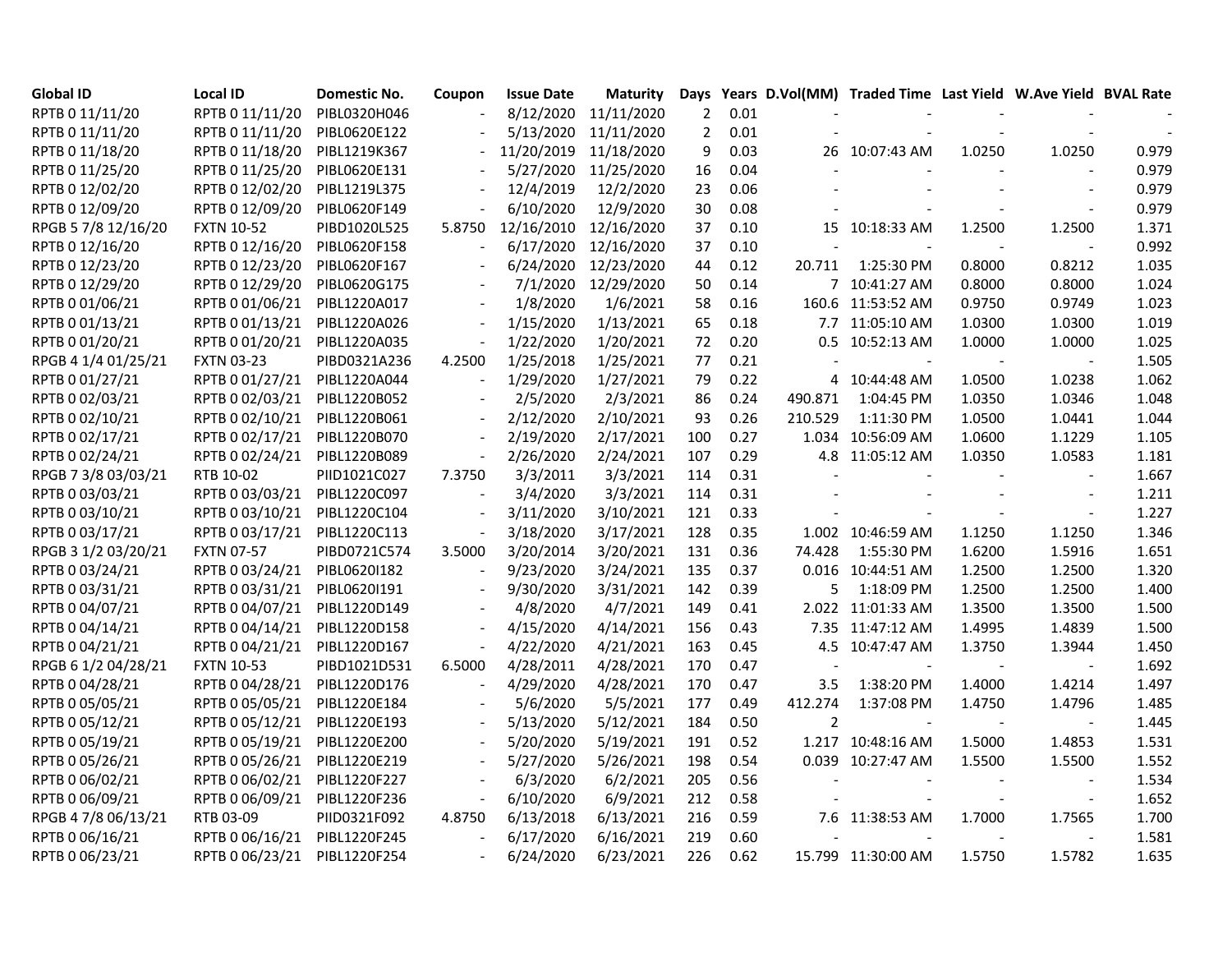| <b>Global ID</b>     | <b>Local ID</b>   | <b>Domestic No.</b> | Coupon                   | <b>Issue Date</b> | <b>Maturity</b>  |     |      |          | Days Years D.Vol(MM) Traded Time Last Yield W.Ave Yield BVAL Rate |        |                |       |
|----------------------|-------------------|---------------------|--------------------------|-------------------|------------------|-----|------|----------|-------------------------------------------------------------------|--------|----------------|-------|
| RPTB 0 06/30/21      | RPTB 0 06/30/21   | PIBL1220G262        |                          | 7/1/2020          | 6/30/2021        | 233 | 0.64 |          |                                                                   |        |                | 1.658 |
| RPTB 0 07/07/21      | RPTB 0 07/07/21   | PIBL1220G271        | $\sim$                   | 7/8/2020          | 7/7/2021         | 240 | 0.66 |          |                                                                   |        |                | 1.627 |
| RPTB 0 07/14/21      | RPTB 0 07/14/21   | PIBL1220G280        |                          | 7/15/2020         | 7/14/2021        | 247 | 0.68 |          |                                                                   |        |                | 1.636 |
| RPTB 0 07/21/21      | RPTB 0 07/21/21   | PIBL1220G299        |                          | 7/22/2020         | 7/21/2021        | 254 | 0.70 |          |                                                                   |        |                | 1.650 |
| RPTB 0 07/28/21      | RPTB 0 07/28/21   | PIBL1220G306        |                          | 7/29/2020         | 7/28/2021        | 261 | 0.72 |          |                                                                   |        |                | 1.664 |
| RPTB 0 08/04/21      | RPTB 0 08/04/21   | PIBL1220H314        |                          | 8/5/2020          | 8/4/2021         | 268 | 0.73 | 0.021    | 1:21:44 PM                                                        | 1.6000 | 1.6000         | 1.714 |
| RPTB 0 08/11/21      | RPTB 0 08/11/21   | PIBL1220H323        | $\overline{\phantom{a}}$ | 8/12/2020         | 8/11/2021        | 275 | 0.75 |          |                                                                   |        | $\sim$         | 1.715 |
| RPTB 0 08/18/21      | RPTB 0 08/18/21   | PIBL1220H332        |                          | 8/19/2020         | 8/18/2021        | 282 | 0.77 |          | 0.016 11:52:47 AM                                                 | 1.7300 | 1.7300         | 1.704 |
| RPTB 0 08/25/21      | RPTB 0 08/25/21   | PIBL1220H341        |                          | 8/26/2020         | 8/25/2021        | 289 | 0.79 |          |                                                                   |        |                | 1.679 |
| RPTB 0 09/01/21      | RPTB 0 09/01/21   | PIBL1220I359        |                          | 9/2/2020          | 9/1/2021         | 296 | 0.81 |          |                                                                   |        |                | 1.711 |
| RPTB 0 09/08/21      | RPTB 0 09/08/21   | PIBL1220I368        | $\sim$                   | 9/9/2020          | 9/8/2021         | 303 | 0.83 |          |                                                                   |        | $\sim$         | 1.717 |
| RPTB 0 09/22/21      | RPTB 0 09/22/21   | PIBL1220I386        |                          | 9/23/2020         | 9/22/2021        | 317 | 0.87 | 1.01     | 9:47:09 AM                                                        | 1.7000 | 1.7000         | 1.733 |
| RPTB 0 09/29/21      | RPTB 0 09/29/21   | PIBL1220I395        |                          | 9/30/2020         | 9/29/2021        | 324 | 0.89 |          |                                                                   | $\sim$ | $\blacksquare$ | 1.737 |
| RPTB 0 10/06/21      | RPTB 0 10/06/21   | PIBL1220J401        |                          | 10/7/2020         | 10/6/2021        | 331 | 0.91 |          |                                                                   |        |                | 1.685 |
| RPTB 0 10/13/21      | RPTB 0 10/13/21   | PIBL1220J410        |                          | 10/14/2020        | 10/13/2021       | 338 | 0.93 |          |                                                                   |        |                | 1.766 |
| RPGB 5 3/4 10/20/21  | RTB 10-03         | PIID1021J039        | 5.7500                   | 10/20/2011        | 10/20/2021       | 345 | 0.95 |          |                                                                   |        | $\blacksquare$ | 1.784 |
| RPTB 0 10/20/21      | RPTB 0 10/20/21   | PIBL1220J429        |                          | 10/21/2020        | 10/20/2021       | 345 | 0.95 |          | 33.036 10:19:37 AM                                                | 1.7255 | 1.7255         | 1.761 |
| RPTB 0 10/27/21      | RPTB 0 10/27/21   | PIBL1220J438        |                          | 10/28/2020        | 10/27/2021       | 352 | 0.96 |          |                                                                   |        |                | 1.759 |
| RPTB 0 11/03/21      | RPTB 0 11/03/21   | PIBL1220K445        |                          | 11/4/2020         | 11/3/2021        | 359 | 0.98 | 1,489.85 | 1:50:10 PM                                                        | 1.7400 | 1.7425         | 1.740 |
| RPGB 5 3/4 11/24/21  | <b>FXTN 10-55</b> | PIBD1021K551        | 5.7500                   | 11/24/2011        | 11/24/2021       | 380 | 1.04 | 5.04     | 1:54:03 PM                                                        | 1.9200 | 1.9200         | 1.826 |
| RPGB 63/8 01/19/22   | <b>FXTN 10-54</b> | PIBD1022G545        | 6.3750                   | 7/19/2011         | 1/19/2022        | 436 | 1.19 | 279      | 1:56:34 PM                                                        | 1.8800 | 1.8784         | 1.877 |
| RPGB 4 01/26/22      | <b>FXTN 05-74</b> | PIBD0522A747        | 4.0000                   | 1/26/2017         | 1/26/2022        | 443 | 1.21 | 32.4     | 1:01:47 PM                                                        | 1.8700 | 1.8978         | 1.892 |
| RPGB 15 03/14/22     | <b>FXTN 20-02</b> | PIBD2022C021        | 15.0000                  | 3/14/2002         | 3/14/2022        | 490 | 1.34 |          |                                                                   |        | $\sim$         | 1.884 |
| RPGB 4 3/4 07/04/22  | <b>FXTN 03-24</b> | PIBD0322G247        | 4.7500                   | 7/4/2019          | 7/4/2022         | 602 | 1.65 |          | 80.2 11:53:14 AM                                                  | 1.9400 | 1.9400         | 1.916 |
| RPGB 4 7/8 08/02/22  | <b>FXTN 10-56</b> | PIBD1022H562        | 4.8750                   | 8/2/2012          | 8/2/2022         | 631 | 1.73 |          |                                                                   |        | $\blacksquare$ | 1.972 |
| RPGB 4 3/4 09/13/22  | <b>FXTN 10-57</b> | PIBD1022I570        | 4.7500                   | 9/13/2012         | 9/13/2022        | 673 | 1.84 |          |                                                                   |        |                | 2.011 |
| RPGB 12 3/4 10/17/22 | <b>FXTN 20-03</b> | PIBD2022J033        | 12.7500                  | 10/17/2002        | 10/17/2022       | 707 | 1.94 |          |                                                                   |        |                | 2.034 |
| RPGB 4 5/8 12/04/22  | RTB 05-11         | PIID0522L114        | 4.6250                   | 12/4/2017         | 12/4/2022        | 755 | 2.07 | 43.8     | 1:11:01 PM                                                        | 2.0400 | 2.0402         | 2.028 |
| RPGB 4 12/06/22      | <b>FXTN 10-58</b> | PIBD1022L585        | 4.0000                   | 12/6/2012         | 12/6/2022        | 757 | 2.07 |          |                                                                   |        |                | 2.068 |
| RPGB 4 3/8 02/11/23  | RTB 03-10         | PIID0323B101        | 4.3750                   | 2/11/2020         | 2/11/2023        | 824 | 2.26 |          | 59.5 11:28:48 AM                                                  | 2.0700 | 2.0700         | 2.059 |
| RPGB 13 02/20/23     | <b>FXTN 20-04</b> | PIBD2023B048        | 13.0000                  | 2/20/2003         | 2/20/2023        | 833 | 2.28 |          |                                                                   |        |                | 2.120 |
| RPGB 5 1/2 03/08/23  | <b>FXTN 05-75</b> | PIBD0523C752        | 5.5000                   | 3/8/2018          | 3/8/2023         | 849 | 2.32 | 39.5     | 1:24:51 PM                                                        | 2.1500 | 2.1544         | 2.180 |
| RPGB 3 1/2 04/21/23  | <b>FXTN 07-58</b> | PIBD0723D588        | 3.5000                   | 4/21/2016         | 4/21/2023        | 893 | 2.45 |          | 5.25 10:42:22 AM                                                  | 2.2000 | 2.2024         | 2.195 |
| RPGB 11 7/8 05/29/23 | <b>FXTN 20-05</b> | PIBD2023E054        | 11.8750                  | 5/29/2003         | 5/29/2023        | 931 | 2.55 |          |                                                                   |        | $\blacksquare$ | 2.186 |
| RPGB 3 1/4 08/15/23  | RTB 10-04         | PIID1023H046        | 3.2500                   | 8/15/2013         | 8/15/2023 1,009  |     | 2.76 |          | 14.975 11:18:51 AM                                                | 2.4000 | 2.3970         | 2.295 |
| RPGB 2 3/8 09/10/23  | <b>FXTN 03-25</b> | PIBD0323I252        | 2.3750                   | 9/10/2020         | 9/10/2023 1,035  |     | 2.83 | 2,569.54 | 1:52:46 PM                                                        | 2.1900 | 2.1946         | 2.194 |
| RPGB 11 3/8 10/23/23 | <b>FXTN 20-06</b> | PIBD2023J068        | 11.3750                  | 10/23/2003        | 10/23/2023 1,078 |     | 2.95 |          |                                                                   |        |                | 2.285 |
| RPGB 6 1/4 03/12/24  | RTB 05-12         | PIID0524C129        | 6.2500                   | 3/12/2019         | 3/12/2024 1,219  |     | 3.34 | 98.5     | 1:45:47 PM                                                        | 2.3000 | 2.3426         | 2.324 |
| RPGB 4 1/2 04/20/24  | <b>FXTN 07-59</b> | PIBD0724D595        | 4.5000                   | 4/20/2017         | 4/20/2024 1,258  |     | 3.44 |          |                                                                   |        |                | 2.391 |
| RPGB 12 3/8 06/03/24 | <b>FXTN 20-07</b> | PIBD2024F075        | 12.3750                  | 6/3/2004          | 6/3/2024 1,302   |     | 3.57 |          |                                                                   |        |                | 2.426 |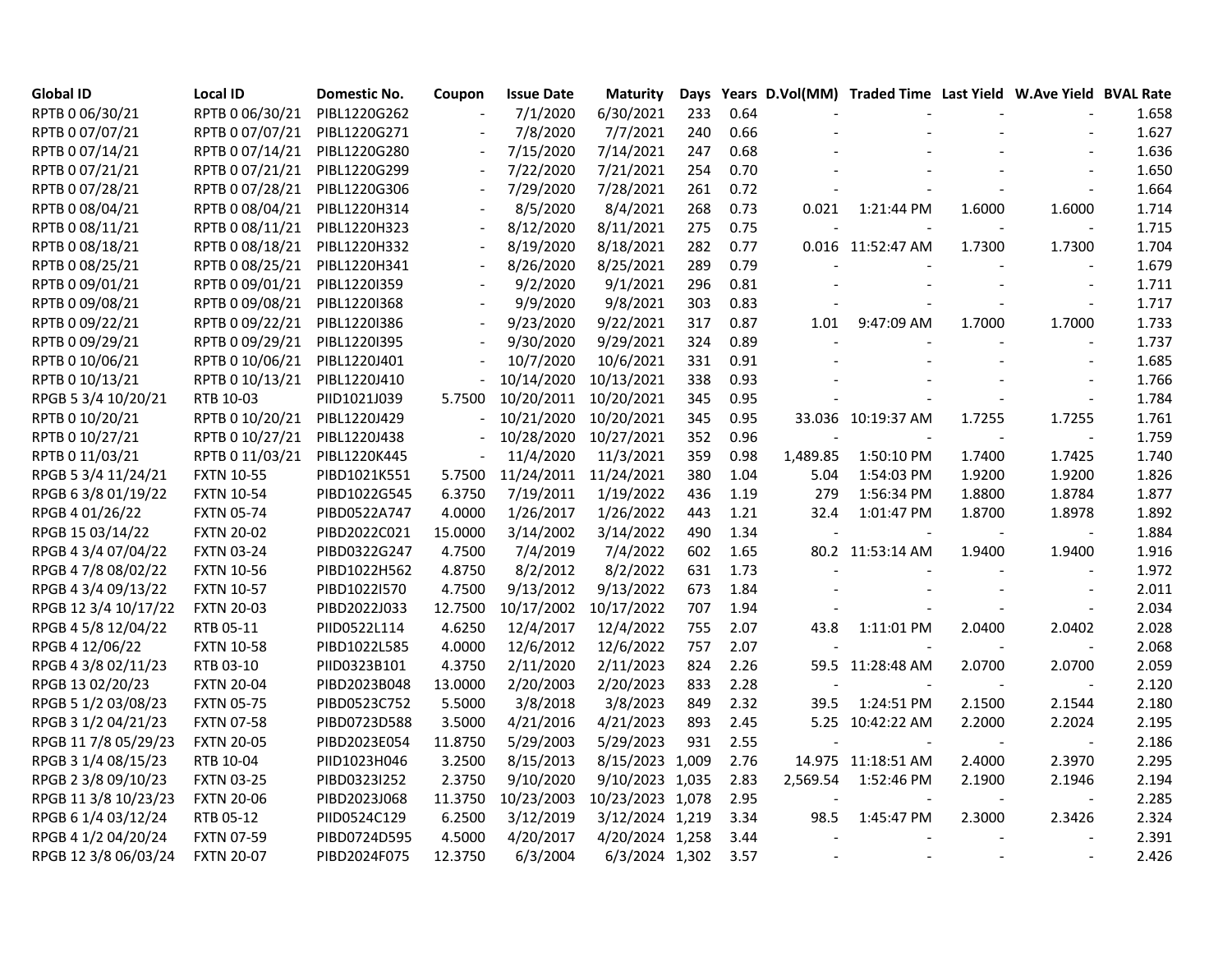| <b>Global ID</b>     | <b>Local ID</b>   | <b>Domestic No.</b> | Coupon  | <b>Issue Date</b> |                        |      |                          | Maturity Days Years D.Vol(MM) Traded Time Last Yield W.Ave Yield BVAL Rate |        |                          |       |
|----------------------|-------------------|---------------------|---------|-------------------|------------------------|------|--------------------------|----------------------------------------------------------------------------|--------|--------------------------|-------|
| RPGB 12 7/8 08/05/24 | <b>FXTN 20-08</b> | PIBD2024H086        | 12.8750 | 8/5/2004          | 8/5/2024 1,365         | 3.74 |                          |                                                                            |        | $\blacksquare$           | 2.466 |
| RPGB 4 1/8 08/20/24  | <b>FXTN 10-59</b> | PIBD1024H595        | 4.1250  | 8/20/2014         | 8/20/2024 1,380        | 3.78 | 34.07                    | 1:52:02 PM                                                                 | 2.4750 | 2.4754                   | 2.644 |
| RPGB 4 1/4 10/17/24  | <b>FXTN 05-76</b> | PIBD0524J762        | 4.2500  | 10/17/2019        | 10/17/2024 1,438       | 3.94 | 25.06                    | 1:52:39 PM                                                                 | 2.4500 | 2.4300                   | 2.455 |
| RPGB 13 3/4 11/11/24 | <b>FXTN 20-09</b> | PIBD2024K091        | 13.7500 | 11/11/2004        | 11/11/2024 1,463       | 4.01 |                          |                                                                            |        |                          | 2.462 |
| RPGB 5 3/4 04/12/25  | <b>FXTN 07-61</b> | PIBD0725D618        | 5.7500  | 4/12/2018         | 4/12/2025 1,615        | 4.42 |                          | 50 10:19:46 AM                                                             | 2.5500 | 2.5500                   | 2.581 |
| RPGB 12 1/8 04/14/25 | <b>FXTN 20-10</b> | PIBD2025D103        | 12.1250 | 4/14/2005         | 4/14/2025 1,617        | 4.43 |                          |                                                                            |        |                          | 2.602 |
| RPGB 2 5/8 08/12/25  | RTB 05-13         | PIID0525H130        | 2.6250  | 8/12/2020         | 8/12/2025 1,737        | 4.76 | 3,110.03                 | 1:51:19 PM                                                                 | 2.7150 | 2.7192                   | 2.715 |
| RPGB 3 5/8 09/09/25  | <b>FXTN 10-60</b> | PIBD1025I608        | 3.6250  | 9/9/2015          | 9/9/2025 1,765         | 4.83 | 1,105.40                 | 1:56:00 PM                                                                 | 2.7800 | 2.7866                   | 2.788 |
| RPGB 12 1/8 10/20/25 | <b>FXTN 20-11</b> | PIBD2025J116        | 12.1250 | 10/20/2005        | 10/20/2025 1,806       | 4.95 |                          |                                                                            |        |                          | 2.700 |
| RPGB 18 1/4 11/29/25 | <b>FXTN 25-01</b> | PIBD2525K015        | 18.2500 | 11/29/2000        | 11/29/2025 1,846       | 5.05 |                          |                                                                            |        |                          | 2.710 |
| RPGB 10 1/4 01/19/26 | <b>FXTN 20-12</b> | PIBD2026A122        | 10.2500 | 1/19/2006         | 1/19/2026 1,897        | 5.19 |                          |                                                                            |        | $\sim$                   | 2.726 |
| RPGB 6 1/4 02/14/26  | <b>FXTN 07-62</b> | PIBD0726B627        | 6.2500  | 2/14/2019         | 2/14/2026 1,923        | 5.27 | 1,163.58                 | 1:59:53 PM                                                                 | 2.7800 | 2.7864                   | 2.792 |
| RPGB 3 1/2 09/20/26  | RTB 10-05         | PIID1026I057        | 3.5000  | 9/20/2016         | 9/20/2026 2,141        | 5.86 | 36.7                     | 1:51:31 PM                                                                 | 2.9500 | 2.9500                   | 2.986 |
| RPGB 6 1/4 10/20/26  | RTB 15-01         | PIID1526J019        | 6.2500  | 10/20/2011        | 10/20/2026 2,171       | 5.94 |                          |                                                                            |        | $\overline{\phantom{a}}$ | 2.812 |
| RPGB 8 12/07/26      | <b>FXTN 20-13</b> | PIBD2026L139        | 8.0000  | 12/7/2006         | 12/7/2026 2,219        | 6.08 |                          |                                                                            |        |                          | 2.836 |
| RPGB 5 3/8 03/01/27  | RTB 15-02         | PIID1527C023        | 5.3750  | 3/1/2012          | 3/1/2027 2,303         | 6.31 |                          |                                                                            |        | $\sim$                   | 2.842 |
| RPGB 4 3/4 05/04/27  | <b>FXTN 10-61</b> | PIBD1027E617        | 4.7500  | 5/4/2017          | 5/4/2027 2,367         | 6.48 | 5.                       | 10:43:07 AM                                                                | 3.0600 | 3.0600                   | 2.856 |
| RPGB 8 5/8 09/06/27  | <b>FXTN 20-14</b> | PIBD2027I140        | 8.6250  | 9/6/2007          | 9/6/2027 2,492         | 6.82 |                          |                                                                            |        | $\sim$                   | 2.888 |
| RPGB 6 1/4 03/22/28  | <b>FXTN 10-63</b> | PIBD1028C635        | 6.2500  | 3/22/2018         | 3/22/2028 2,690        | 7.37 | 14.34                    |                                                                            |        | $\overline{\phantom{a}}$ | 2.970 |
| RPGB 9 1/2 12/04/28  | <b>FXTN 20-15</b> | PIBD2028L151        | 9.5000  | 12/4/2008         | 12/4/2028 2,947        | 8.07 |                          |                                                                            |        | $\sim$                   | 2.944 |
| RPGB 6 7/8 01/10/29  | <b>FXTN 10-64</b> | PIBD1029A644        | 6.8750  | 1/10/2019         | 1/10/2029 2,984        | 8.17 | 375.4                    | 1:53:16 PM                                                                 | 2.8800 | 2.8891                   | 2.889 |
| RPGB 8 3/4 05/27/30  | <b>FXTN 20-16</b> | PIBD2030E166        | 8.7500  | 5/27/2010         | 5/27/2030 3,486        | 9.54 |                          |                                                                            |        | $\sim$                   | 2.971 |
| RPGB 2 7/8 07/09/30  | <b>FXTN 10-65</b> | PIBD1030G655        | 2.8750  | 7/9/2020          | 7/9/2030 3,529         | 9.66 |                          |                                                                            |        |                          | 2.946 |
| RPGB 12 1/2 07/28/30 | <b>FXTN 25-02</b> | PIBD2530G029        | 12.5000 | 7/28/2005         | 7/28/2030 3,548        | 9.71 |                          |                                                                            |        | $\overline{\phantom{a}}$ | 2.971 |
| RPGB 11 1/4 01/26/31 | <b>FXTN 25-03</b> | PIBD2531A032        | 11.2500 | 1/26/2006         | 1/26/2031 3,730 10.21  |      |                          |                                                                            |        | $\blacksquare$           | 2.980 |
| RPGB 8 07/19/31      | <b>FXTN 20-17</b> | PIBD2031G171        | 8.0000  | 7/19/2011         | 7/19/2031 3,904 10.69  |      | 56.8                     | 1:56:27 PM                                                                 | 2.9800 | 2.9865                   | 2.990 |
| RPGB 9 3/8 10/05/31  | <b>FXTN 25-04</b> | PIBD2531J042        | 9.3750  | 10/5/2006         | 10/5/2031 3,982 10.90  |      |                          |                                                                            |        | $\overline{a}$           | 2.999 |
| RPGB 5 7/8 02/02/32  | <b>FXTN 20-18</b> | PIBD2032B183        | 5.8750  | 2/2/2012          | 2/2/2032 4,102 11.23   |      |                          |                                                                            |        | $\overline{\phantom{a}}$ | 3.036 |
| RPGB 5 7/8 03/01/32  | RTB 20-01         | PIID2032C014        | 5.8750  | 3/1/2012          | 3/1/2032 4,130 11.31   |      |                          |                                                                            |        |                          | 3.063 |
| RPGB 5 3/4 09/27/32  | <b>FXTN 20-19</b> | PIBD2032I195        | 5.7500  | 9/27/2012         | 9/27/2032 4,340 11.88  |      |                          |                                                                            |        | $\sim$                   | 3.106 |
| RPGB 8 1/2 11/29/32  | <b>FXTN 25-05</b> | PIBD2532K057        | 8.5000  | 11/29/2007        | 11/29/2032 4,403 12.06 |      |                          |                                                                            |        | $\overline{a}$           | 3.138 |
| RPGB 3 5/8 03/21/33  | <b>FXTN 20-20</b> | PIBD2033C206        | 3.6250  | 3/21/2013         | 3/21/2033 4,515 12.36  |      | 24.25                    |                                                                            |        |                          | 3.550 |
| RPGB 9 1/4 11/05/34  | <b>FXTN 25-06</b> | PIBD2534K062        | 9.2500  | 11/5/2009         | 11/5/2034 5,109 13.99  |      |                          |                                                                            |        |                          | 3.416 |
| RPGB 8 09/30/35      | <b>FXTN 25-07</b> | PIBD2535I071        | 8.0000  | 9/30/2010         | 9/30/2035 5,438 14.89  |      |                          |                                                                            |        |                          | 3.551 |
| RPGB 8 1/8 12/16/35  | <b>FXTN 25-08</b> | PIBD2535L086        | 8.1250  | 12/16/2010        | 12/16/2035 5,515 15.10 |      |                          |                                                                            |        |                          | 3.828 |
| RPGB 7 5/8 09/29/36  | <b>FXTN 25-09</b> | PIBD2536I097        | 7.6250  | 9/29/2011         | 9/29/2036 5,803 15.89  |      |                          |                                                                            |        | $\blacksquare$           | 3.693 |
| RPGB 5 1/4 05/18/37  | <b>FXTN 20-21</b> | PIBD2037E214        | 5.2500  | 5/18/2017         | 5/18/2037 6,034 16.52  |      | 4                        | 1:35:20 PM                                                                 | 3.9100 | 3.9100                   | 3.778 |
| RPGB 5 3/4 08/16/37  | <b>FXTN 25-10</b> | PIBD2537H103        | 5.7500  | 8/16/2012         | 8/16/2037 6,124 16.77  |      |                          |                                                                            |        | $\overline{\phantom{a}}$ | 3.815 |
| RPGB 6 1/8 10/24/37  | RTB 25-01         | PIID2537J015        | 6.1250  | 10/24/2012        | 10/24/2037 6,193 16.96 |      |                          | 5.11 11:55:29 AM                                                           | 4.1000 | 4.0734                   | 3.847 |
| RPGB 6 1/2 02/22/38  | <b>FXTN 20-22</b> | PIBD2038B224        | 6.5000  | 2/22/2018         | 2/22/2038 6,314 17.29  |      | $\overline{\phantom{a}}$ |                                                                            |        |                          | 3.944 |